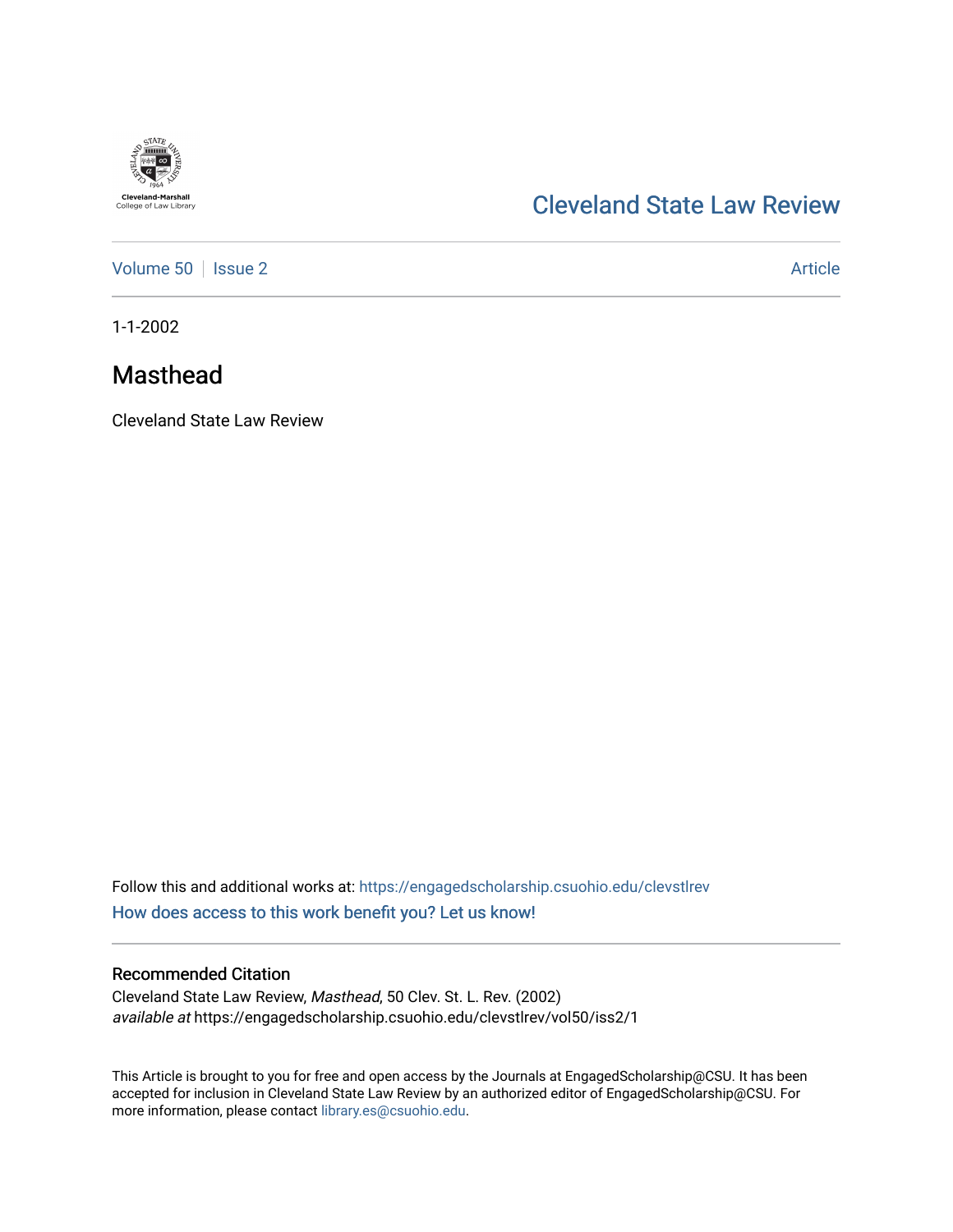# **CLEVELAND STATE LAW REVIEW**

#### Volume 50 2002-03 Number 2

#### *Editor-in-Chief*  Stacy R. Cameron

*Article Editors Executive Editors Managing Editors*

*Business Editors Social Chairs* Stephen L. Bittence **Renee L. Davis**<br>
Martin James O'Connell **Renet Bonald W. Herbe** Martin James O'Connell

Cynthia P. Bayer Melanie Rae Bordelois Robin Palma Bravchok Adam D. Cornett Kathleen H. Czarney Eric S. Daniel Bryan Dardis Kristin R. Erenburg Thomas G. Fistek Ronald L. Frey II Siegmund F. Fuchs Christos N. Georgalis Jennifer Griveas Zoltan Hargitai

*Associates*  Carl A. Hjort III Cecilia J. Hyun Leigh C. Johnson Tamara L. Karel Steven T. Knippen Eric D. Krajewski Anthony J. Lazzaro Bradley C. Link Jeffrey Joseph Lorek Sasha Markovic Patrick J. Milligan Stephen M. Nowak Michael P. O'Donnell Susan E. Owens

Tayyab Mahmud April O. Mixon

Karin Scholz Bottone **Anthony Alan Baucco** Justine Dionisopoulou<br>
Amy L. DeLuca Patrick J. Burke Timothy R. Fadel Marcia Tuten Greci Michele A. Conroy Charles E. Harris, II<br>Mitchell J. Michalec Melissa Erin Horn Kevin Raymond Hip Grant Monachino Danielle M. McGill Kevin Kelley Matthew S. Romano Ann Netzel Laurie F. Melville<br>
Barbara F. Sikon Scott M. Slaby Ryan Thomas Neu Donald J. Smith *Research Editors* Clare R. Taft Jennifer Yobe Scott

Timothy R. Fadel Mitchell J. Michalec Melissa Erin Horn Kevin Raymond Hippley<br>Grant Monachino Danielle M. McGill Kevin Kelley Scott M. Slaby Ryan Thomas Neumeyer<br>
Departure Olabisi Onisile<br>
Olabisi Onisile Anna Markovich Matthew Wayne Taylor Robert G. Stiefvater, III Kristy M. Mullen Christopher J. Wrobel Christopher Paul Viland Dana B. Weiss

Stacey A. Palmer Mary Rose Segulin Michael P. Sherban Robert M. Sieg Douglas A. Smith Joni Todd David L. Van Slyke Nathan Frederick Studeny Leopold E. Wetula Dean C. Williams Marina V. Zalevsky Matt Zemanek George J. Zilich

*Faculty Advisors Editorial Assistants*  Sandra Kerber Holli S. Goodman

#### **Member of the National Conference of Law Reviews Indexed to the Index of Legal Periodicals**